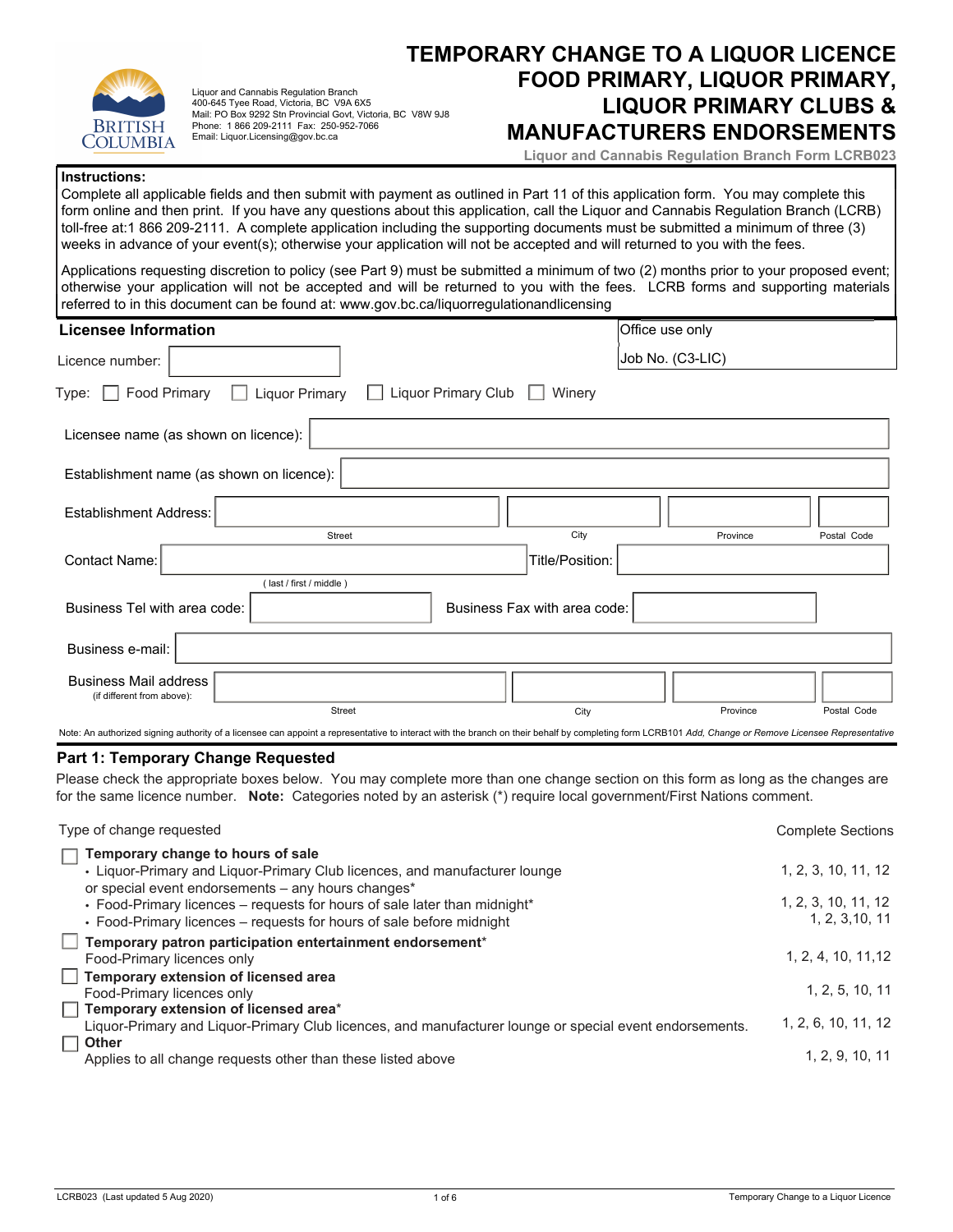## **Part 2: Reason Temporary Change is Requested**

Describe event details including who is holding the event, the hours of the event and its purpose:

| Date(s) from: (yy/mm/dd) | To: (yy/mm / dd) | (inclusive) |
|--------------------------|------------------|-------------|

# **Part 3: Temporary Change to Hours of Sale**

Fee: \$330

Liquor-Primary and Liquor-Primary Club licences, and manufacturer lounge or special event endorsements – any hours changes\*

Fee: \$330

Food-Primary licences – requests for hours of sale later than midnight\*

Fee: \$110

Food-Primary licences – requests for hours of sale before midnight (local government/First Nations comment not required)

**\*Note:** These categories (\*) require local government/First Nation comment.

Licensees may apply for a temporary change in hours of sale for a limited period, subject to any restrictions within the Liquor Control and Licensing Act, Regulations, branch policies and/or original terms and conditions of licensing. See Part 12 for more information on obtaining local government/First Nations comment.

Please provide the following information:

Current hours of sale:

|        | Monday | Tuesday | Wednesday | Thursday | Friday | Saturday | Sunday |
|--------|--------|---------|-----------|----------|--------|----------|--------|
| Open   |        |         |           |          |        |          |        |
| Closed |        |         |           |          |        |          |        |

Requested hours of sale: (Maximum hours permitted by regulation are between 9:00 am to 4:00 am of the same business day)

|        | Monday | Tuesday | Wednesday | Thursday | Friday | Saturday | Sunday |
|--------|--------|---------|-----------|----------|--------|----------|--------|
| Open   |        |         |           |          |        |          |        |
| Closed |        |         |           |          |        |          |        |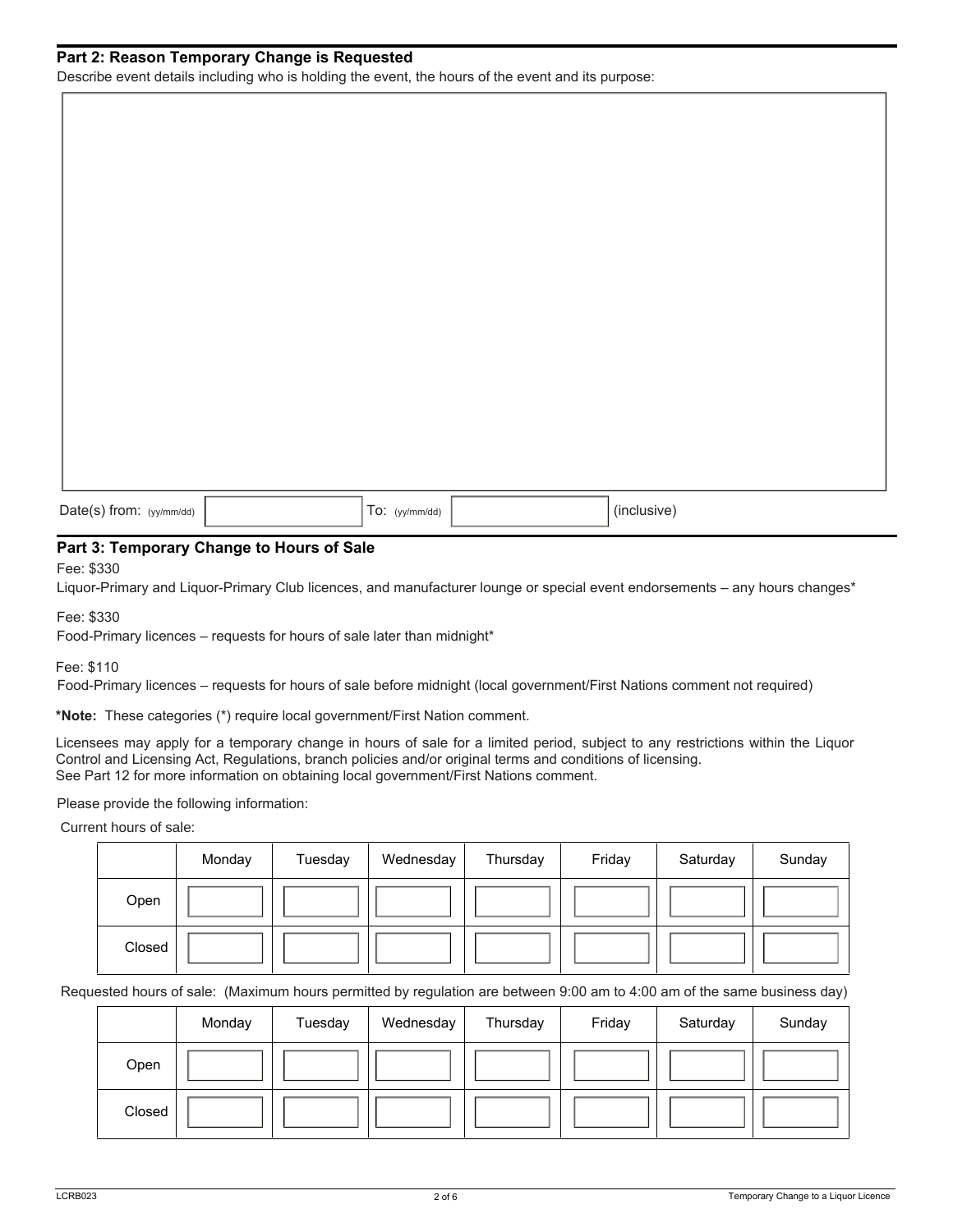## **Part 4: Temporary Patron Participation Entertainment Endorsement**

Fee: \$330

(Food-Primary licences only)

Licensees may apply for a patron participation entertainment endorsement for a limited period, subject to any restrictions within the Liquor Control and Licensing Act, Regulations, branch policies and/or original terms and conditions of licensing.

**Note:** This application process requires comment from your local government/First Nation. See Part 12 for more information on this process.

Describe the type of entertainment you are requesting:

Patron participation must end by midnight unless approved by LCRB and local government/First Nations. There are restrictions related to forms of entertainment, sound systems, etc. If you are uncertain about any of the details of your proposal, please consult with licensing staff at LCRB in Victoria (see contact information in Part 11).

# **Part 5: Temporary Extension of Licensed Area (food-primary licences only)** Fee: \$110

This change enables licensees to apply for a temporary extension of their establishment's licensed areas for a limited period, subject to any restrictions within the *Liquor Control and Licensing Act*, Regulations, branch policies and/or original terms and conditions of licensing. Approval of this temporary change request permits the licensee to operate only at the capacity on the face of their current licence plus the capacity of the extension area. If in doubt, consult with licensing staff at LCRB in Victoria (see Part 11 for contact info). This application process does not require comment from your local government/First Nation.

Please provide the following information and documents:

- $\Box$  Current total capacity, including patios (as shown on licence);
- $\Box$  Identify the area (person/patron as shown on licence) to be extended;
- $\Box$  Floor plan of the extended area showing how perimeter is defined, dimensions and its physical relationship to existing licensed areas:
	- Floor plan must have occupant load of the extended area marked/stamped on the plans by provincial fire or building authority (or designate) where the extension is indoors or within a permanent structure.
	- Provide proposed capacity of extended area if extension is outside; and

 $\Box$  Where the extension area is not on property owned or controlled by the licensee, provide written approval for such use from the property owner.

## **Part 6: Temporary Extension of Licensed Area** Fee: \$330

(liquor-primary, liquor-primary club licence and manufacturer lounge and special events endorsements only)

Licensees may apply for a temporary extension of their licensed areas for a limited period, subject to any restrictions within the *Liquor Control and Licensing Act*, Regulations, branch policies and /or original terms and conditions of licensing. Approval of this temporary change request permits the licensee to operate at the capacity on the face of their current licence plus the capacity of the extension area.

**Note:** This application process requires comment from your local government/First Nation.See Part 12 for more information on this process.

Please provide the following information and documents:

Current total capacity, including patios (as shown on licence);

 $\Box$  Identify the area(s) to be extended;

Floor plan of the extended area(s) showing how perimeter is defined, dimensions and its physical relationship to existing licensed areas:

- Floor plan must have occupant load of the extended area marked/stamped on the plans by provincial fire or building authority (or designate) where the extension is indoors or within a permanent structure.
- Provide proposed person capacity of extended area(s) if extension is outside; and
- Where the proposed area is not on property owned or controlled by the licensee, provide written approval for such use from the property owner.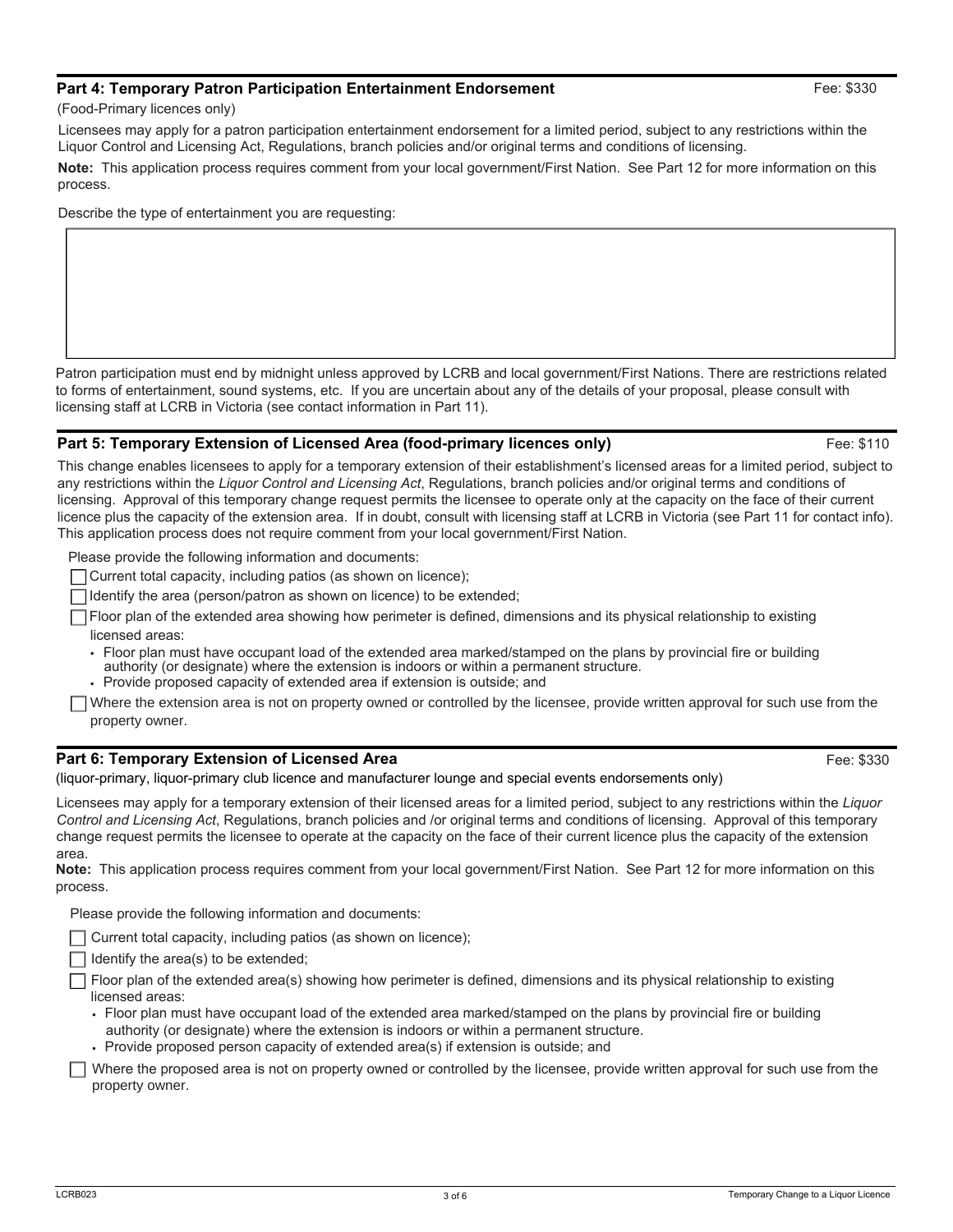Complete this section if you are requesting a change other than those listed in Part 1, page 1. Describe your request in detail, using additional pages if required.

If your request requires an exercise of discretion: provide a written submission detailing why a request for discretion should be approved. All documentation to support your request for discretion must be submitted together in one package; the branch will not consider additional materials submitted after a completed application is received. For more information see your licence specific terms and conditions. Requests for discretion should be submitted at least two months prior to the proposed event.

| Date(s) from: |              | To: |            | $ $ (inclusive) | Time(s): |  |
|---------------|--------------|-----|------------|-----------------|----------|--|
|               | (yy/mm / dd) |     | (yy/mm/dd) |                 |          |  |

# **Part 8: Declaration**

Section 57(1)(c) of the *Liquor Control and Licensing Act* states: "A person commits an offence if the person (c) provides false or misleading information in the following circumstances: (i) when making an application referred to in section 12; (ii) when making a report or when required and as specified by the general manager under section 59".

As the licensee or authorized signatory of the licensee, I understand and affirm that all of the information provided is true and complete.

| Signature: |                                      |           |                        |       |                  |
|------------|--------------------------------------|-----------|------------------------|-------|------------------|
|            | Authorized signatory of the licensee |           |                        |       |                  |
| Name:      |                                      | Position: |                        | Date: |                  |
|            | (last / first / middle)              |           | (if not an individual) |       | (Day/Month/Year) |

Note: An agent, lawyer or third party operator may not sign the declaration on behalf of the licensee.

This form should be signed by an individual with the authority to bind the applicant. The Branch relies on the licensee to ensure that the individual who signs this form is authorized to do so. Typically, an appropriate individual will be as follows:

- If the licensee is an individual or sole proprietor, the individual himself/herself
- If the licensee is a corporation, a duly authorized signatory who will usually be an officer or, in some cases, a director
- If the licensee is a general partnership, one of the partners
- If the licensee is a limited partnership, the general partner of the partnership
- If the licensee is a society, then a director or a senior manager (as defined in the *Societies Act*)

If an authorized signatory has completed the *Add, Change or Remove Licensee Representative* form (LCRB101) and they have specifically permitted a licensee representative to sign this form on the licensee's behalf, the branch will accept the licensee representative's signature.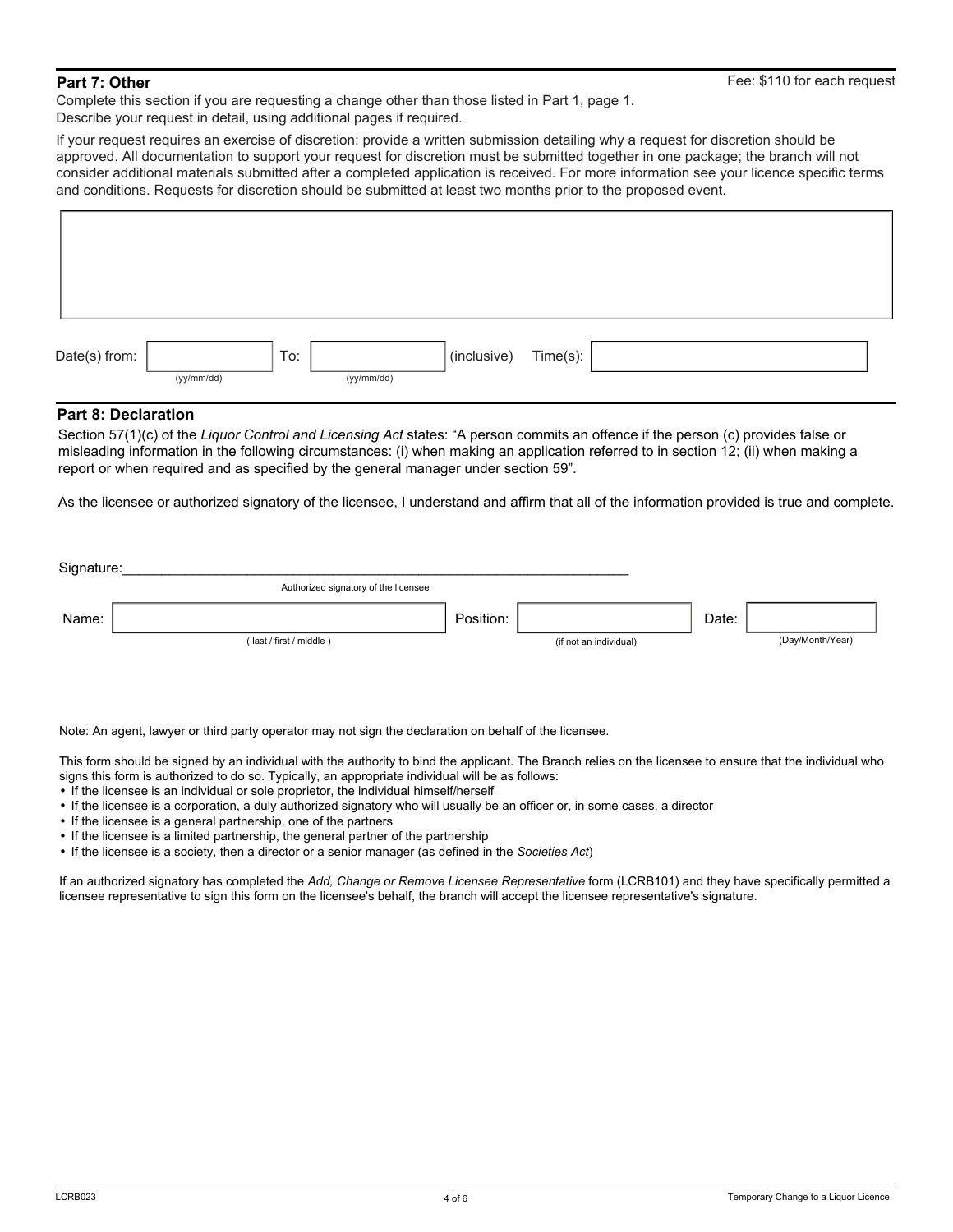| <b>Part 9: Application Fees - Payment Options</b>                                                                                                                                                                                                                                                                                                                                                                      | Total Fee Submitted: \$              |
|------------------------------------------------------------------------------------------------------------------------------------------------------------------------------------------------------------------------------------------------------------------------------------------------------------------------------------------------------------------------------------------------------------------------|--------------------------------------|
| i In accordance with Payment Card Industry Standards, the branch is no longer able to accept credit card information via email. i                                                                                                                                                                                                                                                                                      |                                      |
| Payment is by (check $(\boxtimes)$ one):                                                                                                                                                                                                                                                                                                                                                                               |                                      |
| C Cheque, payable to Minister of Finance (if cheque is returned as non-sufficient funds, a \$30 fee will be charged)                                                                                                                                                                                                                                                                                                   |                                      |
| OMoney order, payable to Minister of Finance                                                                                                                                                                                                                                                                                                                                                                           |                                      |
| ◯ Credit card: ◯ VISA ◯ MasterCard ◯ AMEX                                                                                                                                                                                                                                                                                                                                                                              |                                      |
| ○ I am submitting my application by email and I will call with my credit card information. I will call Victoria Head Office at<br>250-952-5787 or 1-866-209-2111 and understand that no action can proceed with my application until the application fee is<br>paid in full.<br>I am submitting my application by fax or mail and have given my credit information in the space provided at the bottom of the<br>page. |                                      |
| 5 of 6<br>LCRB023                                                                                                                                                                                                                                                                                                                                                                                                      | Temporary Change to a Liquor Licence |
| <b>Credit Card Information</b> (To be submitted by fax or mail only)                                                                                                                                                                                                                                                                                                                                                   |                                      |
| Name of cardholder (as it appears on card):                                                                                                                                                                                                                                                                                                                                                                            |                                      |
| Credit card number:                                                                                                                                                                                                                                                                                                                                                                                                    | Expiry date:<br>(Month)<br>(Year)    |
| Signature:                                                                                                                                                                                                                                                                                                                                                                                                             |                                      |